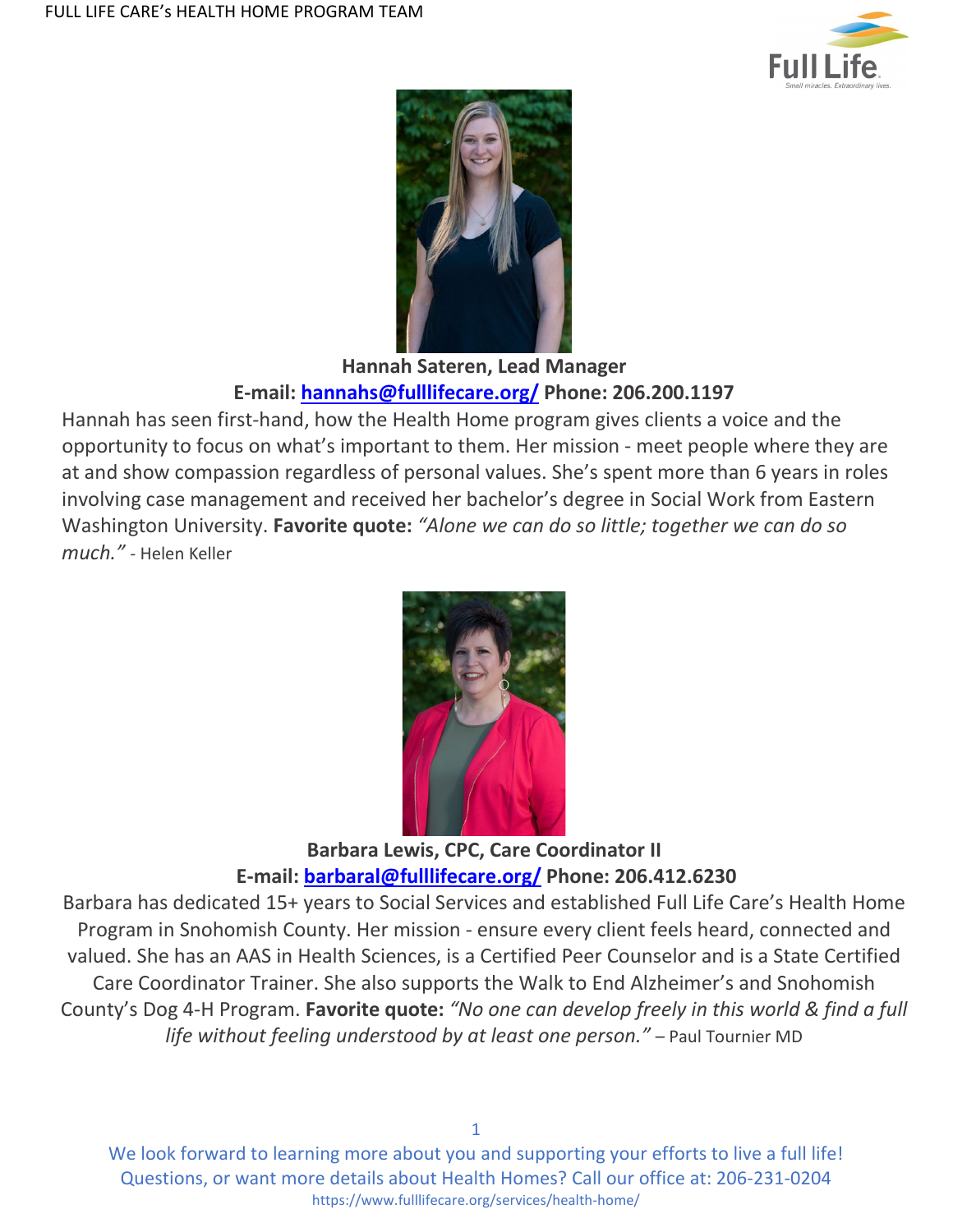



**Christen Solberg, Care Coordinator**

**E-mail: [Christen.Solberg@fulllifecare.org/](mailto:Christen.Solberg@fulllifecare.org/) Phone: 206.681.7558**

Christen brings with her 5+ years in health care management along with fifteen years in customer service. She has been involved with local pet charities, fostered dogs, and has also painted people's pets for many years. She has an AA and is currently in school at the University of Washington for a bachelor's in Law, Economic, and Public Policy. Caring for others is the most important thing to Christen. Knowing she was going to make a difference in someone's life was the motivation behind this position as a care coordinator as well as everything she does in her life. She tries to live by the quote "We rise by lifting others" by Robert Ingersoll.



**Tara Avila, Care Coordinator E-mail: [Tara.Avila@Fulllifecare.org/](mailto:Tara.Avila@Fulllifecare.org/) Phone: 206.462.9561**

Tara brings with her 10 years in the healthcare field. Starting as an Activities aide in a skilled nursing setting. Here she found a passion for working with individuals diagnosed with Dementia. Helping people feel seen and supported while moving through mental, physical, and emotional changes has been her primary career goal. These experiences led her to realize she wants to become a nurse – she is currently working toward her Associate Nursing Degree at South Seattle College. In her free time, Tara loves spending time with her son, boyfriend, and 2 dogs.

We look forward to learning more about you and supporting your efforts to live a full life! Questions, or want more details about Health Homes? Call our office at: 206-231-0204 https://www.fulllifecare.org/services/health-home/